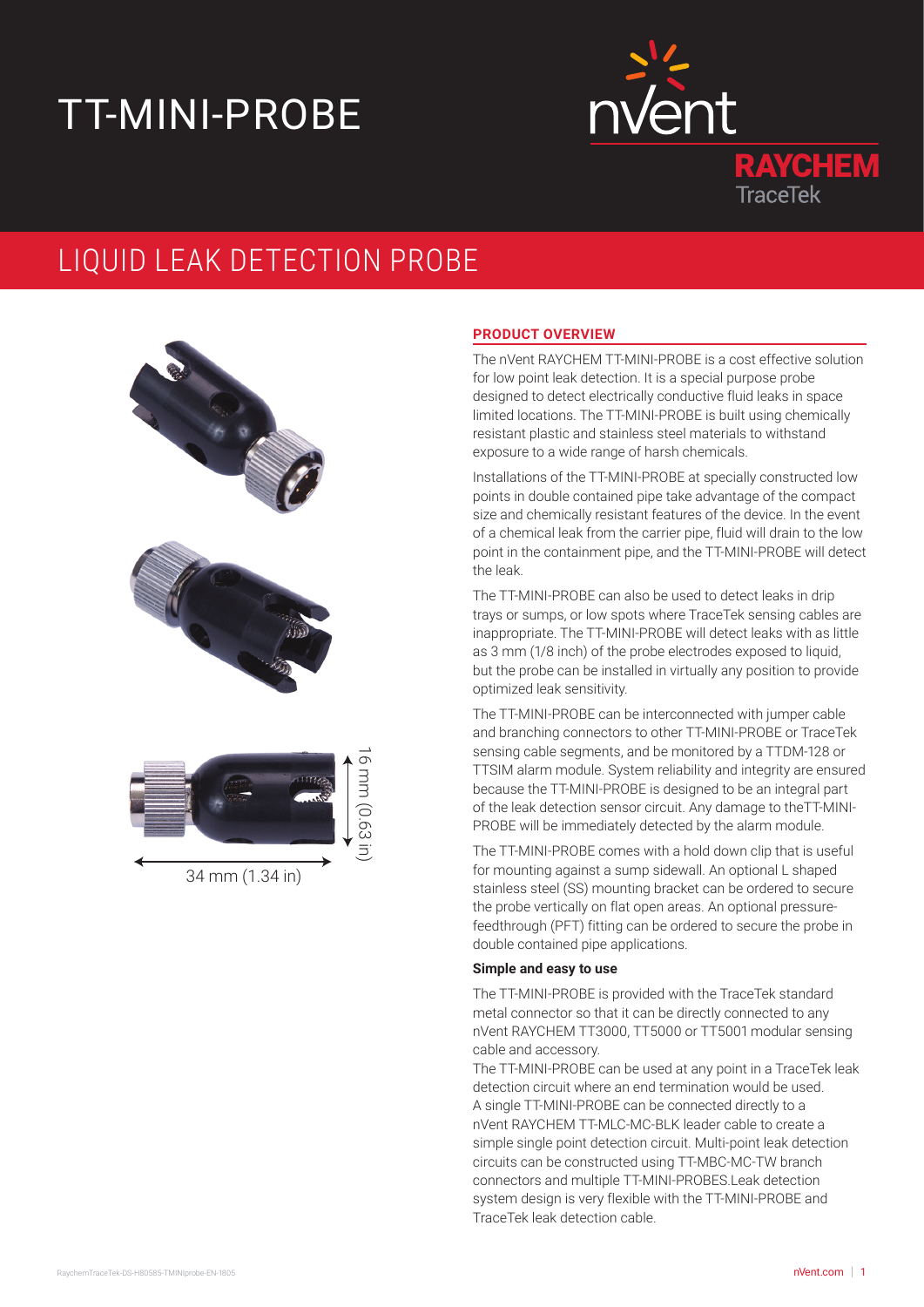The illustration below shows several possible leak detection circuits constructed with the TT-MINI-PROBE and TraceTek sensing cable monitored by a nVent RAYCHEM TTDM-128 and TTSIM alarm modules.

#### **POTENTIAL CONFIGURATION EXAMPLES**



#### **ORDERING INFORMATION**

| <b>Catalog number</b>               | P/N        | <b>Description</b>                                               |
|-------------------------------------|------------|------------------------------------------------------------------|
| TT-MINI-PROBE                       | P000000149 | Fluid leak detection probe                                       |
| Optional Mounting Parts (Not Shown) |            |                                                                  |
| TT-PFT-3/4-MC                       | 544029-000 | Pressure rated feed through fitting, 34 inch NPT, BRASS          |
| TT-PFT-3/4-SS/MC                    | 487179-000 | Pressure rated feed through fitting, 34 inch NPT, made of 316 SS |
| TT-FFS-MOUNTING-BRACKET             | P000001040 | L shaped 306 SS bracket with cable ties for vertical mount       |

#### **PRODUCT CHARACTERISTICS**

| <b>Dimensions</b>                      | 0.6 inch diameter x 1.3 inch L (16 mm diameter x 34 mm L)                                           |
|----------------------------------------|-----------------------------------------------------------------------------------------------------|
| Weight                                 | $0.1$ lb $(0.05$ kg) nominal                                                                        |
| <b>Materials</b>                       | Electrodes - 302 Stainless steel; Housing - black NORYL® plastic                                    |
| Mounting part provided                 | Comes with Hold Down Clip (alternate mounting parts available separately)                           |
| Ambient temperature range              | Min 0°F (-18°C); Max 194°F (90°C)                                                                   |
| Connections                            | TraceTek male (pin) metal connector can be attached to any TraceTek female (socket) metal connector |
| Minimum water depth<br>to trigger leak | $0.12$ inch $(3 \text{ mm})$                                                                        |